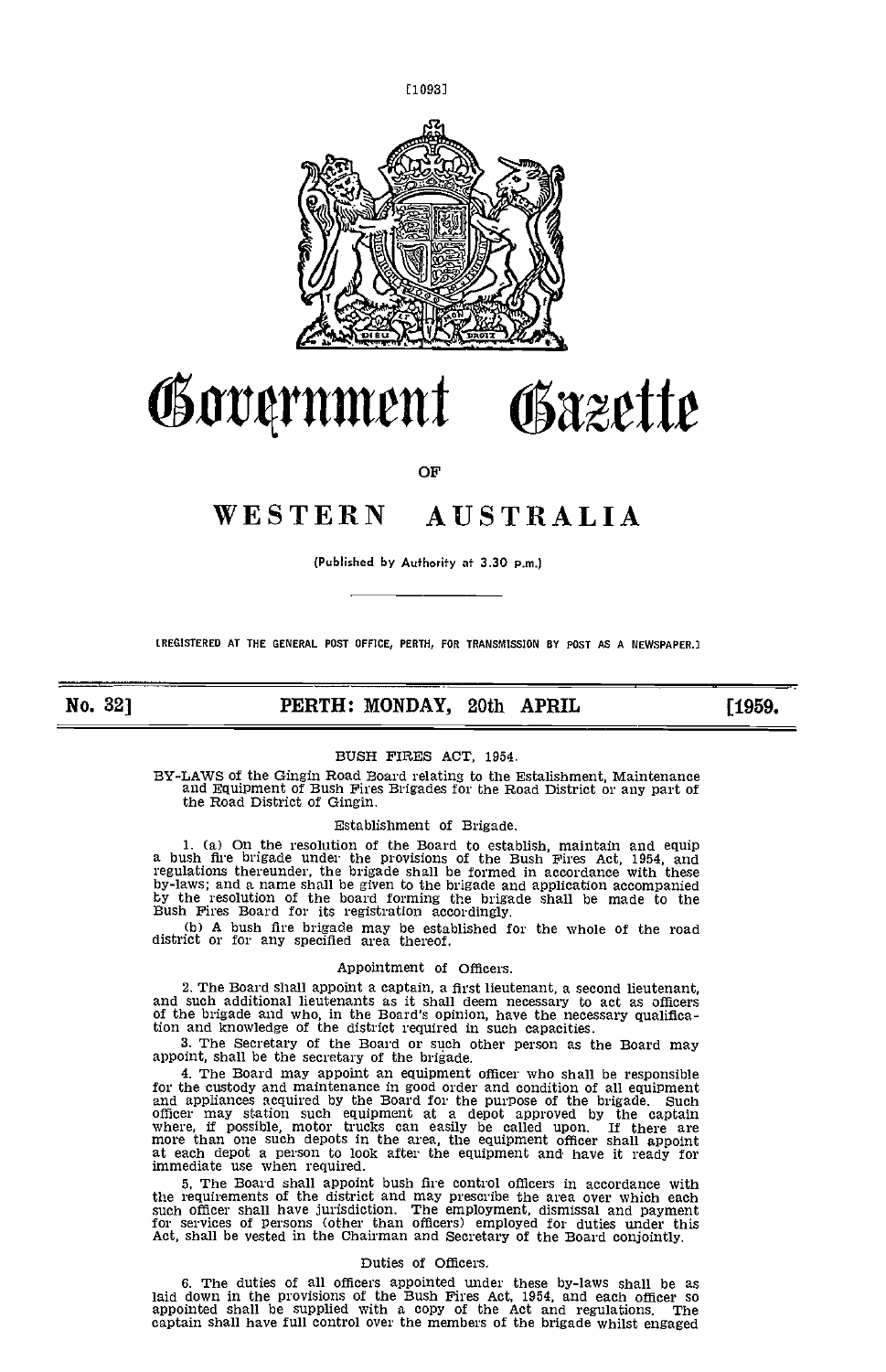In fire fighting and shall issue instructions as to the methods to be adopted by the firemen. In the absence of the captain, the first lieutenant; and in the absence of the first, the second lieutenant or senior officer of the brigade present at the fire shall exercise all the powers and duties of the captain.

#### Membership of Brigade.

1. (1) The membership of a bush fire brigade may consist of the following:

(a) Subscribing members;

(b) fire fighting members; and

associate members.

(2) Subscribing members shall be those persons, who being interested in forwarding the objects of the brigade, pay an annual subscription to the funds of the brigade at the following rates: $\frac{1}{2}$  s. d.

- (i) Owner or occupier of land within the brigade area minimum subscription of ... ... ... ... ... ... 10 0<br>(ii) Other persons a minimum subscription of .... ... 5 0
- (ii) Other persons---a minimum subscription of  $\dots$   $\dots$

(3) Fire fighting members shall be those persons, being able-bodied men<br>over 18 years of age, who are willing to render service at any bush fire when<br>called upon, and who sign an undertaking in the form contained in the<br>Fi

(4) Associate members shall be those persons who are willing to supply free motor transport for fire fighters or equipment, or are prepared to render other approved assistance, and who sign an undertaking in the form contained in the Second Schedule to these by-laws.

No fees or subscriptions shall be payable either by fire fighting members or associate members and the enrolment of persons as such members shall in every case be subject to the approval of the Board.

shall in every case be subject to the approval of the Board.<br>(6) A subscribing member shall be eligible for enrolment as a fire fighting member.

#### Finance.

The expenditure incurred by the Board in the purchase of equipment, payment for services and generally for the purposes of this Act shall be a charge on the ordinary revenue of the Board, but the secretary shall keep record of the expenditure incurred under this Act.

Meetings of Brigade,

9. Meetings will be held as necessary.

These by-laws under the Bush Fires Act, 1954, were passed by a resolution of the Gingin Road Board (a local authority under the provisions of such Act) at a meeting held at Gingin on 14th February, 1959.

(Sgd.) CHARLES WEDGE, Chairman. (Sgd.) E. A. WARNE, Secretary,

Approved by His Excellency the Governor in Executive Council, 1st April, 1959.

R. H. DOIG, Clerk of the Council.

#### First Schedule.

#### FORM OF ENROLMENT-FIRE FIGHTING MEMBER.

| I, the undersigned, hereby make application to be enrolled as a fire fighting |  |
|-------------------------------------------------------------------------------|--|
|                                                                               |  |
|                                                                               |  |
|                                                                               |  |
|                                                                               |  |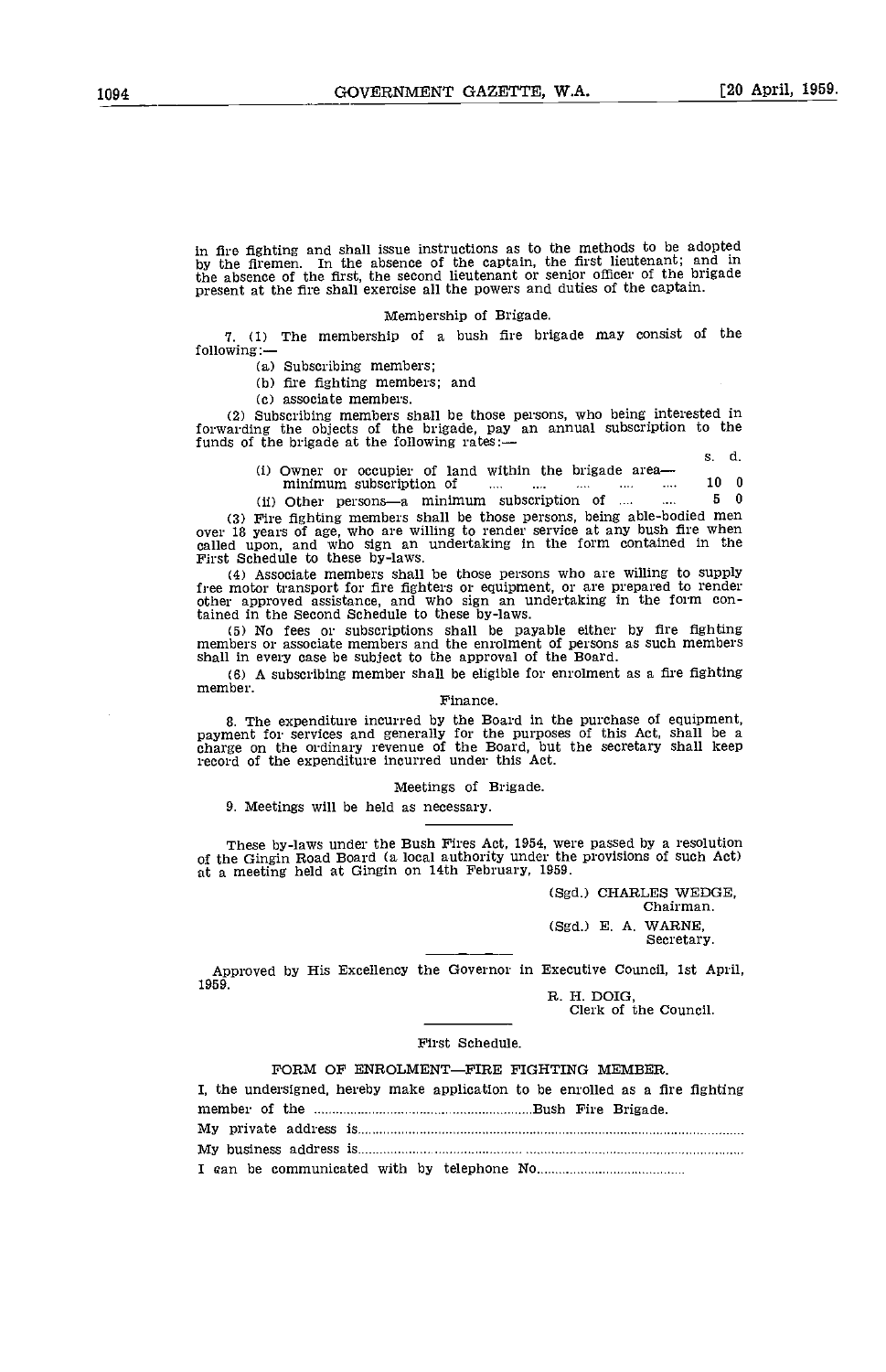If needed, I can provide my own transport to the scene of any outbreak. (This line to be struck out if not applicable.)

I hereby declare that I am over 18 years of age and in good health. On election by the committee as a fire fighting member, I hereby undertake:

- To promote the objects of the brigade as far as shall be in my power.
- To be governed by the provisions of the constitution and such by-laws and regulations as may from time to time be made thereunder,
- To use my best endeavours to give assistance in fire fighting measures when called upon on such occasions to obey all orders and instruc-tions issued by duly authorised officers of the brigade.

Applicant's signature

Date

Second Schedule.

## FORM OF ENROLMENT-ASSOCIATE MEMBER.

I, the undersigned, hereby make application for enrolment as an associate member of the Bush Fire Brigade. I am prepared to offer to transport fire fighting members and/or equipment to the scene of any outbreak when called upon. I have a

| (a) I am prepared to offer to transport fire fighting members and/or<br>equipment to the scene of any outbreak when called upon. I have a |  |
|-------------------------------------------------------------------------------------------------------------------------------------------|--|
| available for such purpose.                                                                                                               |  |
| (b) I am prepared to offer my services in the following capacity:-                                                                        |  |
|                                                                                                                                           |  |
|                                                                                                                                           |  |
|                                                                                                                                           |  |
|                                                                                                                                           |  |
| (Paragraph (a) or (b) above may be struck out if both do not apply.)                                                                      |  |
|                                                                                                                                           |  |
|                                                                                                                                           |  |
| On election as an associate member by the committee, I hereby undertake:-                                                                 |  |
| (1) To promote the objects of the Brigade as far as shall be in my power.                                                                 |  |
| (2) To be governed by the provisions of the constitution and such by-laws<br>and regulations as may from time to time be made thereunder. |  |
| (3) To use my best endeavours to assist in fire suppression work in the<br>above capacity when called upon.                               |  |
|                                                                                                                                           |  |
|                                                                                                                                           |  |

### BUSH FIRES ACT, 1954-1958.

BY-LAWS of the Dundas Road Board Relating to the Establishment, main-tenance and Equipment of Bush Fire Brigades for the Road District or any part of the Road District of Dundas.

#### Establishment of Brigade.

1. (a) On the resolution of the Board to establish, maintain and equip a bush fire brigade under the provisions of the Bush Fires Act, 1954-1958 and regulations thereunder, the brigade shall be formed in accordance with these by-laws; and a name shall be given to the brigade and application accompanied by the resolution of the Board forming the brigade shall be made to the Bush Fires Board for its registration accordingly.

(b) A bush fire brigade may be established for the whole of the road district or for any specified area thereof,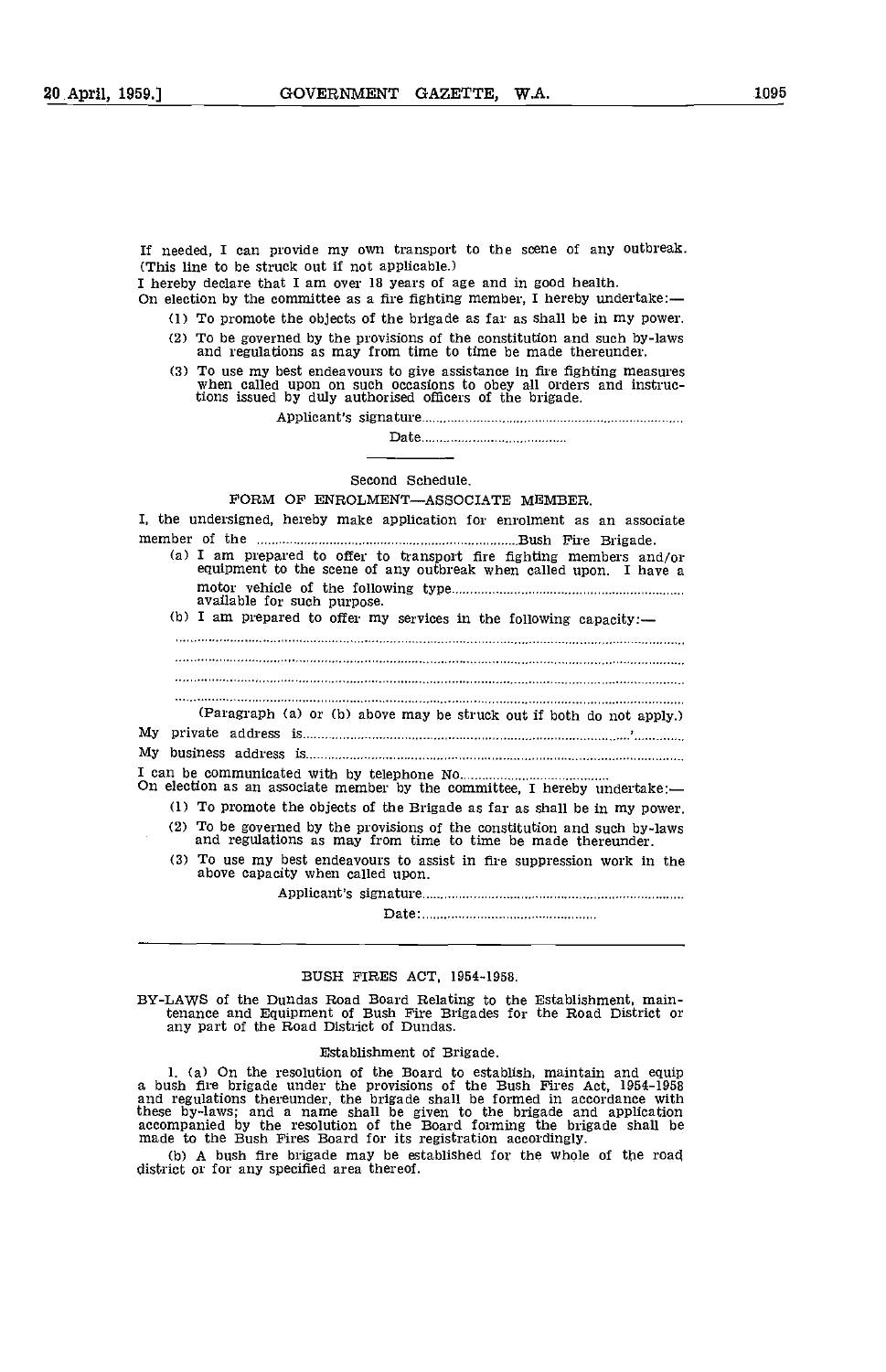#### Appointment of Officers.

2. The Board shall appoint a captain, a first lieutenant, a second lieutenant and such additional lieutenants as it shall deem necessary to act as officers of the brigade and who, in the Board's opinion, have the necessary and knowledge of the district required in such capacities.

3. The Secretary of the Board or such other person as the Board may appoint, shall be the secretary of the brigade.

4. The Board may appoint an equipment officer who shall be responsible for the custody and maintenance in good order and condition of all equipment and appliances acquired by the Board for the purposes of the brigade. Such officer may station such equipment at a depot approved by the captain where, if possible, motor trucks can easily be called upon. If there are more than one such depots in the area, the equipment officer shall appoint at each depot a person to look after the equipment and have it ready for immediate use when required.

5. The Board shall appoint bush fire control officers in accordance with the requirements of the district and may prescribe the area over which each such officer shall have jurisdiction. The employment, dismissal and payment for services of persons (other than officers) employed for duties under this Act, shall be vested in the chairman and secretary of the Board conjo

#### Duties of Officers.

6. The duties of all officers appointed under these by-laws shall be as laid down in the provisions of the Bush Fires Act, 1954-1958 and each officer so appointed shall be supplied with a copy of the Act and regulations.<br>The captain shall have full control over the members of the brigade whilst<br>engaged in fire fighting and shall issue instructions as to the meth adopted by the firemen. In the absence of the captain, the first lieutenant;<br>and in the absence of the first, the second lieutenant or senior officer of the<br>brigade present at the fire shall exercise all the powers and dut captain.

#### Membership of Brigade.

7. (1) The membership of a bush fire brigade may consist of the follow-<br>ing:  $\frac{1}{10}$  (a) Subscribing members;

(b) fire fighting members; and

associate members.

subscribing members shall be those persons, who being Interested in forwarding the objects of the brigade, pay an annual subscription to the funds of the brigade at the following rates:

|  |                                                                                                                                    | s. d. |  |
|--|------------------------------------------------------------------------------------------------------------------------------------|-------|--|
|  | (i) Owner or occupier of land within the brigade area—<br>minimum subscription of<br>$\cdots$<br><b>Contract Contract</b><br>1.111 | 10 0  |  |
|  | (ii) Other persons—a minimum subscription of<br>$\mathbf{r}$<br>$\cdots$                                                           | 50    |  |

Fire fighting members shall be those persons, being able-bodied men over 18 years of age, who are willing to render service at any bush fire when called upon, and who sign an undertaking in the form contained in the First schedule to these by-laws.

Associate members shall be those persons who are willing to supply free motor transport for fire fighters or equipment, or are prepared to render other approved assistance, and who sign an undertaking in the form contained other approved assistance, and who sign an undertaking in the form contained in the Second Schedule to these by-laws.

No fees or subscriptions shall be payable either by fire fighting members or associate members and the enrolment of persons as such members shall In every case be subject to the approval of the Board.

A subscribing member shall be eligible for enrolment as a fire fighting member.

#### Finance.

8. The expenditure incurred by the Board in the purchase of equipment, payment for services and generally for the purposes of this Act, shall be a charge on the ordinary revenue of the Board, but the secretary shall keep r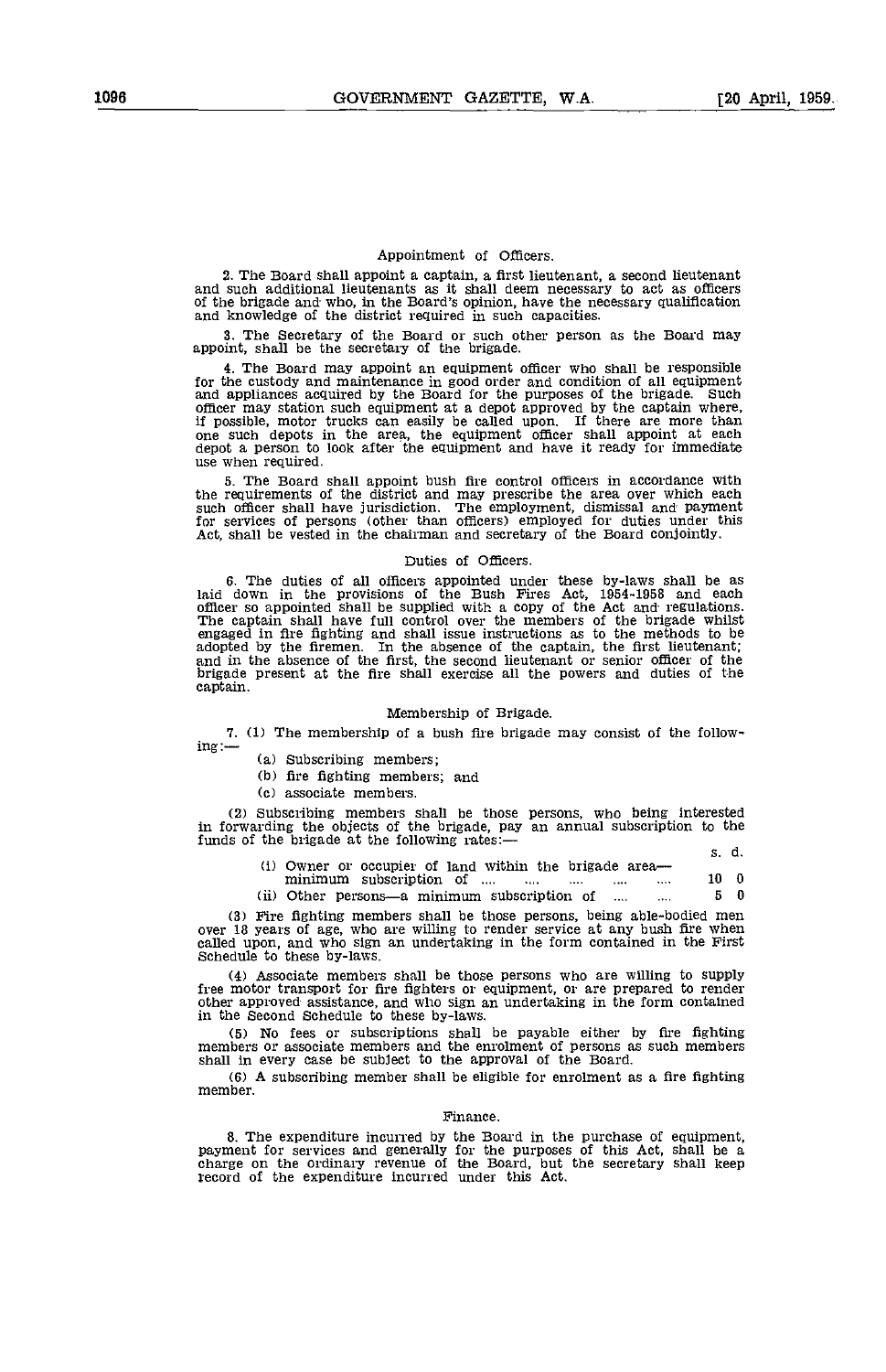## Meetings of Brigade. 9. Meetings will be held as necessary.

These by-laws under the Bush Fires Act, 1954-1958, were passed by a resolution of the Dundas Road Board (a local authority under the provisions of such act) at a meeting held at Norseman, on 11th December, 1958.

> (Sgd.) P. A. CIIARSLEY, Chairman. (Sgd.) W. G. KERR, Secretary.

Approved by His Excellency the Governor in Executive Council, 20th March, 1959.<br>R. H. DOIG, Clerk of the Council.

First Schedule.

| FORM OF ENROLMENT-FIRE FIGHTING MEMBER                                                                                                                                                                                                                                                                                                                                                                                                                                                                      |
|-------------------------------------------------------------------------------------------------------------------------------------------------------------------------------------------------------------------------------------------------------------------------------------------------------------------------------------------------------------------------------------------------------------------------------------------------------------------------------------------------------------|
| I, the undersigned, hereby make application to be enrolled as a fire fighting                                                                                                                                                                                                                                                                                                                                                                                                                               |
|                                                                                                                                                                                                                                                                                                                                                                                                                                                                                                             |
|                                                                                                                                                                                                                                                                                                                                                                                                                                                                                                             |
|                                                                                                                                                                                                                                                                                                                                                                                                                                                                                                             |
| If needed, I can provide my own transport to the scene of any outbreak.<br>(This line to be struck out if not applicable.)<br>I hereby declare that I am over 18 years of age and in good health.<br>On election by the committee as a fire fighting member, I hereby undertake:-<br>(1) To promote the objects of the brigade as far as shall be in my power.<br>(2) To be governed by the provisions of the constitution and such by-laws<br>and regulations as may from time to time be made thereunder. |
| (3) To use my best endeavours to give assistance in fire fighting measures<br>when called upon on such occasions to obey all orders and instructions<br>issued by duly authorised officers of the brigade.                                                                                                                                                                                                                                                                                                  |
|                                                                                                                                                                                                                                                                                                                                                                                                                                                                                                             |
|                                                                                                                                                                                                                                                                                                                                                                                                                                                                                                             |
|                                                                                                                                                                                                                                                                                                                                                                                                                                                                                                             |
| Second Schedule.                                                                                                                                                                                                                                                                                                                                                                                                                                                                                            |
| FORM OF ENROLMENT-ASSOCIATE MEMBER.                                                                                                                                                                                                                                                                                                                                                                                                                                                                         |
| I, the undersigned, hereby make application for enrolment as an associate                                                                                                                                                                                                                                                                                                                                                                                                                                   |
| (a) I am prepared to offer to transport fire fighting members and/or<br>equipment to the scene of any outbreak when called upon. I have a                                                                                                                                                                                                                                                                                                                                                                   |
| available for such purpose.                                                                                                                                                                                                                                                                                                                                                                                                                                                                                 |
| (b) I am prepared to offer my services in the following capacity:—                                                                                                                                                                                                                                                                                                                                                                                                                                          |
|                                                                                                                                                                                                                                                                                                                                                                                                                                                                                                             |
|                                                                                                                                                                                                                                                                                                                                                                                                                                                                                                             |
| (Paragraph (a) or (b) above may be struck out if both do not apply.)                                                                                                                                                                                                                                                                                                                                                                                                                                        |
|                                                                                                                                                                                                                                                                                                                                                                                                                                                                                                             |